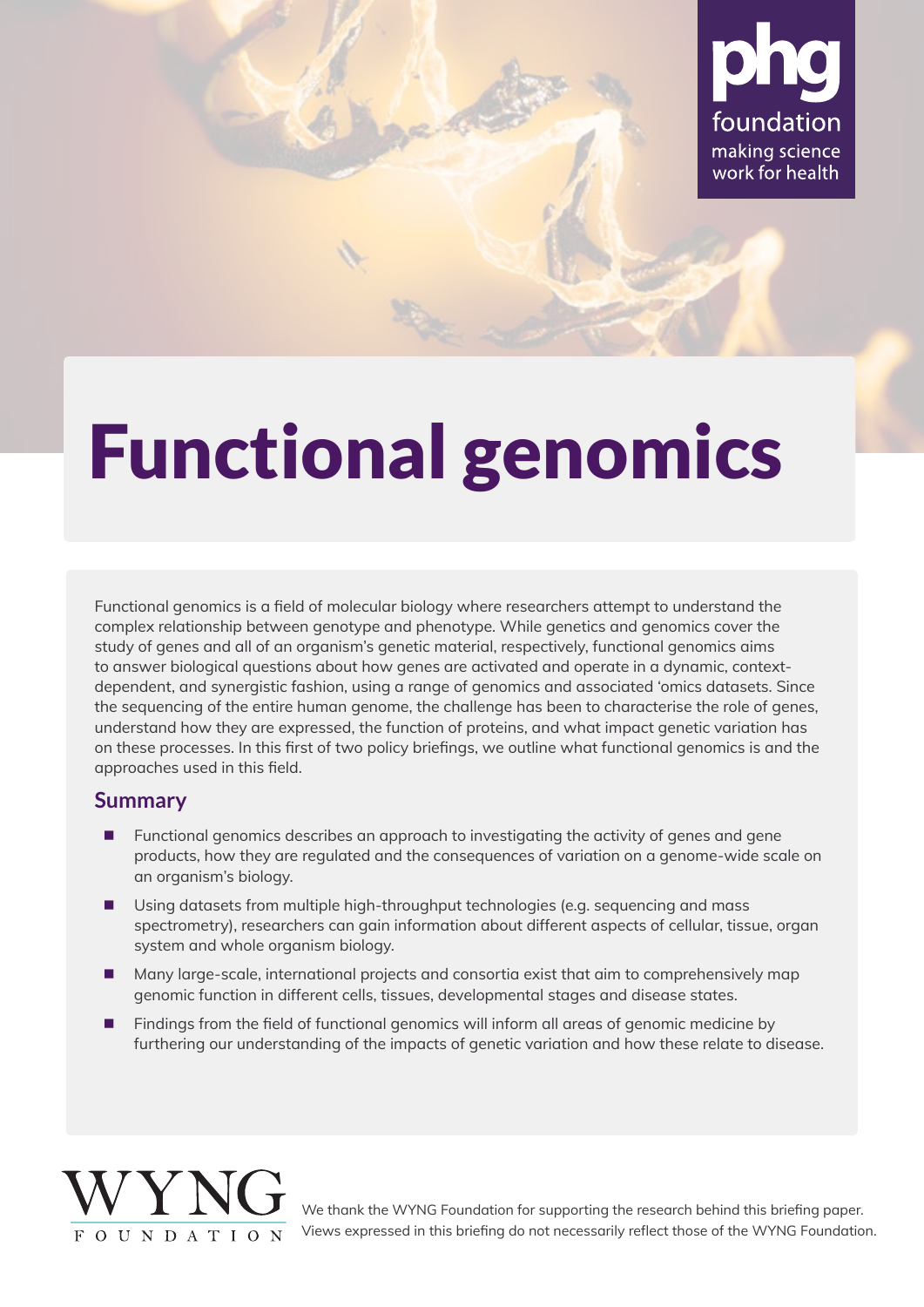# Functional genomics

## **Beyond genomics**

The genome (i.e. DNA), whilst differing between individuals, is static and the same in every cell of a healthy human body. It is the expression of different genes, in different levels, that separates cell types from one another. Therefore, examining different biological processes that occur downstream of the DNA sequence is essential to knowing how genes give rise to biological function and how this process is regulated.

We do not fully understand the role or function of a large proportion of the genome. For example, we still do not fully understand the role of all 20,000 protein coding genes that make up around 1% of the human genome. The vast majority of the genome does not code for proteins but has important roles in regulating gene activity, e.g. turning gene expression on or off, and we are only just beginning to understand its importance.

## **Understanding function through multiomics**

Functional genomics is not defined as a set of technologies or analyses but rather as an approach to investigate different aspects of biology to answer questions such as which genes are transcribed, how this process is regulated, how translation into proteins occurs, what functions the proteins have and their metabolic consequences. Any combination or number of 'omics datasets can be combined to understand genomic function. Due to recent technological advances including high throughput, next generation sequencing, improved protein and small molecule analysis techniques (e.g. mass spectrometry) and enhanced computing power, these investigations can be carried out on a large scale and in combination.

Different technologies can give us information about different processes in specific cells or tissues at a given time, including:

- The epigenome modifications to DNA or RNA that control gene expression
- The transcriptome all RNAs
- $\blacksquare$  The proteome all proteins
- The metabolome all metabolites, which can include proteins and lipoproteins

Protein-DNA and protein-protein interactions can also be investigated.

Before the advent of next generation sequencing, the function of genes or regulatory sequences was determined one by one in animal or cell models, which is a laborious and slow process. For example, a gene of interest can be inactivated and the biological impacts to the animal or cell can be measured to determine the role of the gene.

#### **Integrated 'omics experiments**

Functional genomics investigations can include uncovering the natural variations in DNA, DNA modifications, RNA, proteins and metabolites over time, such as during an organism's development, or through space, such as comparing different organs or tissues. They can also investigate natural or experimental disruptions to these biological processes, which allows comparisons of diseased vs. healthy states, for example.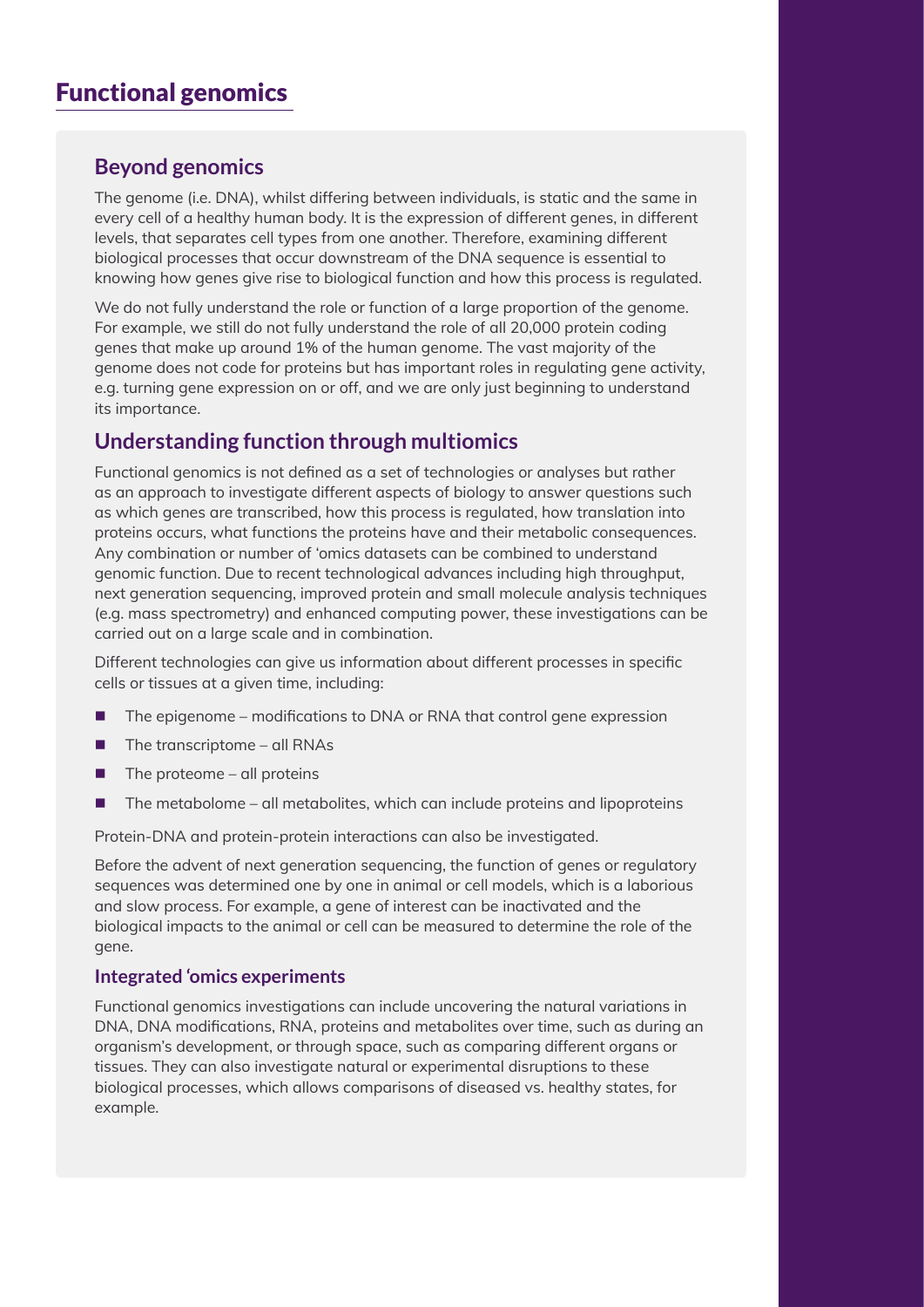## Functional genomics

#### **Experimentally induced variations**

**Genome editing tools (e.g. CRISPR-Cas) can be used to systematically induce variations in genetic features in high-throughput studies to characterise the impact of changes to multiple genes, regulatory regions and/or non-coding regions in one experiment. These tools are highly specific and can be designed to target any region of the DNA, RNA and/or induce epigenetic modifications to study their impact on the biology of the cell.**

#### **Computational methods**

Computational methods for predicting functional impacts of variations at the level of the DNA have become increasingly sophisticated due to the large and comprehensive data resources available.

Machine learning algorithms incorporated into bioinformatics tools have been developed to facilitate variant interpretation. These algorithms learn from labelled genomic data to predict functional impacts such as protein disruption (e.g. Polyphen, Mutation Taster and CADD) and phenotypic expression (e.g. Exomiser and eXtasy) that can be implicated in disease. Importantly, algorithms for predicting the functional consequences of variants that lie outside of protein-coding regions are evolving rapidly.

### **Functionally annotating the genome**

There are many large-scale genome-wide catalogues publicly available as reference databases, with functional annotations, including initial insights on the consequences of variations for cell function and how they relate to phenotypic expression<sup>1</sup>.

#### **Functional differences between cells and tissues**

Many projects aim to build functional maps across different body systems. Some of these employ a range of assays (e.g. [ENCODE project](https://www.encodeproject.org/) and the [GTEx](https://www.gtexportal.org/home/) consortium) whilst others focus on data derived from transciptomics (e.g. [FANTOM\)](https://fantom.gsc.riken.jp/), epigenomics (e.g. [The Roadmap Epigenomics Project](http://www.roadmapepigenomics.org/)) and proteomics (e.g. the [Human Protein](http://www.proteinatlas.org/)  [Atlas](http://www.proteinatlas.org/)) investigations.

#### **Functional changes over time**

The [HubMAP](https://commonfund.nih.gov/hubmap) consortium and the [Human Developmental Cell Atlas](https://www.sanger.ac.uk/news_item/human-cell-atlas-takes-first-steps-towards-understanding-human-development-first-250/) (a stream of the [Human Cell Atlas](https://www.humancellatlas.org/)) aim to deliver comprehensive, high-resolution reference maps of individual human cell types across diverse developmental stages using a range of 'omics technologies including transcriptomics.

#### **Functional characteristics of disease**

[The Cancer Genome Atlas](https://www.cancer.gov/about-nci/organization/ccg/research/structural-genomics/tcga) consortium uses integrated 'omics analysis of over 11,000 tumours from 33 most prevalent forms of cancer. Other projects have looked at complex diseases and the interaction with the microbiome (e.g. [The Human](http://www.humanfunctionalgenomics.org/site/)  [Functional Genomics Project](http://www.humanfunctionalgenomics.org/site/)) and the epigenetic factors involved in blood disease (e.g. [Blueprint](http://www.blueprint-epigenome.eu/index.cfm?p=1A305C49-C1DF-F437-5822711DCF680654)).

The [Functional Genomics Centre,](https://www.cancerresearchuk.org/funding-for-researchers/our-research-infrastructure/functional-genomics-centre) a collaboration between Cancer Research UK and AstraZeneca, was set up in early 2019 with the aim to accelerate the development of novel treatments for cancer through pooling of expertise and resources. This research centre will use state of the art technologies including CRISPR to enable highly adaptable experiments.